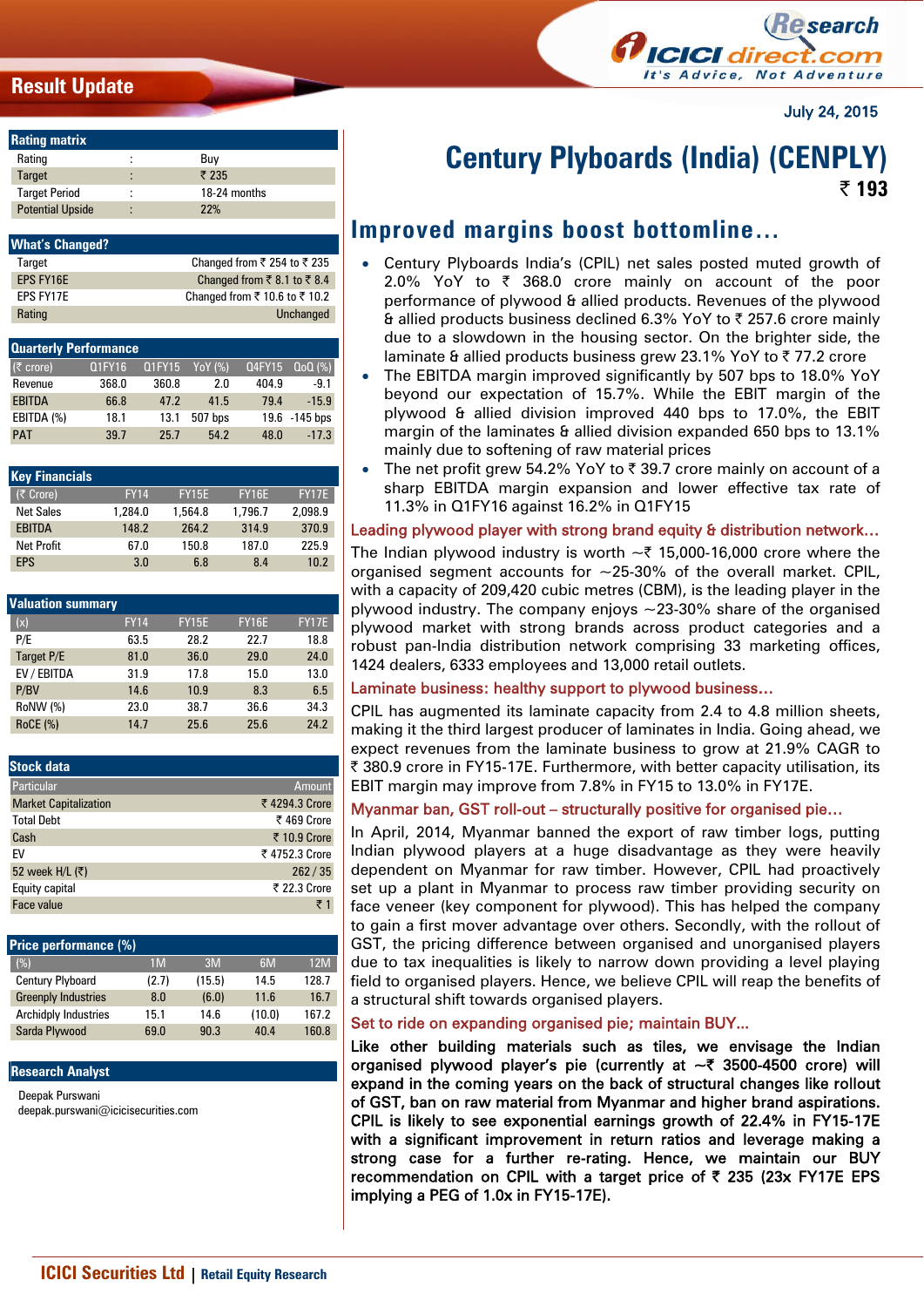

### **Variance analysis**

| Particular                        | Q1FY16 Q1FY16E |       | Q1FY15 | YoY (Chg %) | Q4FY15 | $QoQ$ (Chg %) | Comments,                                                                                                                                                                                                                 |
|-----------------------------------|----------------|-------|--------|-------------|--------|---------------|---------------------------------------------------------------------------------------------------------------------------------------------------------------------------------------------------------------------------|
| <b>Net Sales</b>                  | 368.0          | 399.0 | 360.8  | 2.0         | 404.9  | $-9.1$        | Net sales growth of 2.0% YoY was below our expectation mainly<br>on account of the plywood & allied division, which declined 6.3%<br>YoY to $\bar{\tau}$ 257.6 crore due to a slowdown in the housing sector              |
| Other Income                      | 0.3            | 1.0   | 1.3    | $-74.8$     | 0.9    | $-61.0$       |                                                                                                                                                                                                                           |
|                                   |                |       |        |             |        |               |                                                                                                                                                                                                                           |
| <b>Material Consumed</b>          | 156.7          | 174.3 | 176.4  | $-11.2$     | 151.7  | 3.3           |                                                                                                                                                                                                                           |
| <b>Purchase of Stock in Trade</b> | 43.0           | 48.1  | 43.8   | $-1.7$      | 59.7   | $-28.0$       |                                                                                                                                                                                                                           |
| Changes in Inventories of WIP     | $-4.1$         | 0.0   | $-5.2$ | $-22.1$     | $-1.1$ | 259.3         |                                                                                                                                                                                                                           |
| Loss/(Gain) on Forex Fluctuation  | $-1.3$         | 0.0   | $-1.8$ | $-30.6$     | $-8.3$ | $-84.9$       |                                                                                                                                                                                                                           |
| <b>Employee Benefit Expenses</b>  | 51.7           | 51.3  | 41.5   | 24.8        | 52.4   | $-1.3$        |                                                                                                                                                                                                                           |
| <b>Other Expenses</b>             | 58.0           | 60.9  | 60.9   | $-4.7$      | 75.4   | $-23.0$       |                                                                                                                                                                                                                           |
|                                   |                |       |        |             |        |               |                                                                                                                                                                                                                           |
| <b>EBITDA</b>                     | 66.8           | 62.8  | 47.2   | 41.5        | 79.4   | $-15.9$       |                                                                                                                                                                                                                           |
| EBITDA Margin (%)                 | 18.1           | 15.7  | 13.1   | 507 bps     | 19.6   | $-145$ bps    | Higher-than-expected EBITDA margin was mainly on account of<br>better margin in the plywood business. The EBIT margin of the<br>plywood business came in at 17.0% while that of the laminate<br>business came in at 13.1% |
| <b>Depreciation</b>               | 10.1           | 11.0  | 10.4   | $-3.3$      | 11.9   | $-14.9$       |                                                                                                                                                                                                                           |
| Interest                          | 12.3           | 12.0  | 7.4    | 66.7        | 9.0    | 36.2          |                                                                                                                                                                                                                           |
| <b>PBT</b>                        | 44.7           | 40.8  | 30.7   | 45.6        | 59.4   | $-3,711.2$    |                                                                                                                                                                                                                           |
| <b>Taxes</b>                      | 5.1            | 7.4   | 5.0    | 1.4         | 11.4   | $-55.4$       |                                                                                                                                                                                                                           |
| <b>PAT</b>                        | 39.7           | 33.4  | 25.7   | 54.2        | 48.0   | $-17.3$       |                                                                                                                                                                                                                           |
|                                   |                |       |        |             |        |               |                                                                                                                                                                                                                           |

Source: Company, ICICIdirect.com Research

| <b>Change in estimates</b> |         |              |              |         |              |              |                                                                               |  |  |  |
|----------------------------|---------|--------------|--------------|---------|--------------|--------------|-------------------------------------------------------------------------------|--|--|--|
| <b>Particulars</b>         |         | <b>FY16E</b> |              |         | <b>FY17E</b> |              | <b>Comments</b>                                                               |  |  |  |
|                            | Old     |              | New % Change | Old     |              | New % Change |                                                                               |  |  |  |
| Revenue                    | 1,847.1 | 1.796.7      | $-2.7$       | 2,262.2 | 2.098.9      | $-7.2$       | We have now factored in a slowdown in sales volume in our estimates           |  |  |  |
| EBITDA                     | 305.4   | 314.9        | 3.1          | 373.6   | 370.9        | $-0.7$       |                                                                               |  |  |  |
| <b>EBITDA Margin %</b>     | 16.5    | 17.5         | 99 bps       | 16.5    | 17.7         | $116$ bps    | We now incorporate a better-than-expected EBIT margin in plytwood & laminates |  |  |  |
| <b>PAT</b>                 | 180.3   | 187.0        | 3.7          | 235.4   | 225.9        | $-4.0$       |                                                                               |  |  |  |
| <b>EPS</b>                 | 8.1     | 8.4          | 3.7          | 10.6    | 10.2         | $-4.0$       |                                                                               |  |  |  |

Source: Company, ICICIdirect.com Research

### **Assumptions**

|                                  |             |         | Current      |              | Earlier      |              | <b>Comments</b>                                                                                                                            |  |  |
|----------------------------------|-------------|---------|--------------|--------------|--------------|--------------|--------------------------------------------------------------------------------------------------------------------------------------------|--|--|
| Volume Assumptions               | <b>FY14</b> | FY15E   | <b>FY16E</b> | <b>FY17F</b> | <b>FY16E</b> | <b>FY17F</b> |                                                                                                                                            |  |  |
| Plywood (In CBM)                 | 176.211     | 197,356 | 221,039      | 254,195      | 221,039      | 265,247      | Given the sharp slowdown in Q1FY16, we have tweaked our assumption                                                                         |  |  |
| Veneer (In CBM)                  | 45,142      | 46,496  | 46,496       | 46,496       | 51,146       | 58,818       |                                                                                                                                            |  |  |
| Laminate Sheets (In Mn)          | 2.9         | 3.6     | 4.5          | 4.8          | 4.5          | 5.0          | The company is doing very well in the laminates division and expects<br>FY16 laminates volume to be in the range of 4.5-4.9 million sheets |  |  |
| Pre-laminated Boards (In Mn SQM) | 1.2         | 1.2     | 1.3          | 1.5          | 1.3          | . 5          |                                                                                                                                            |  |  |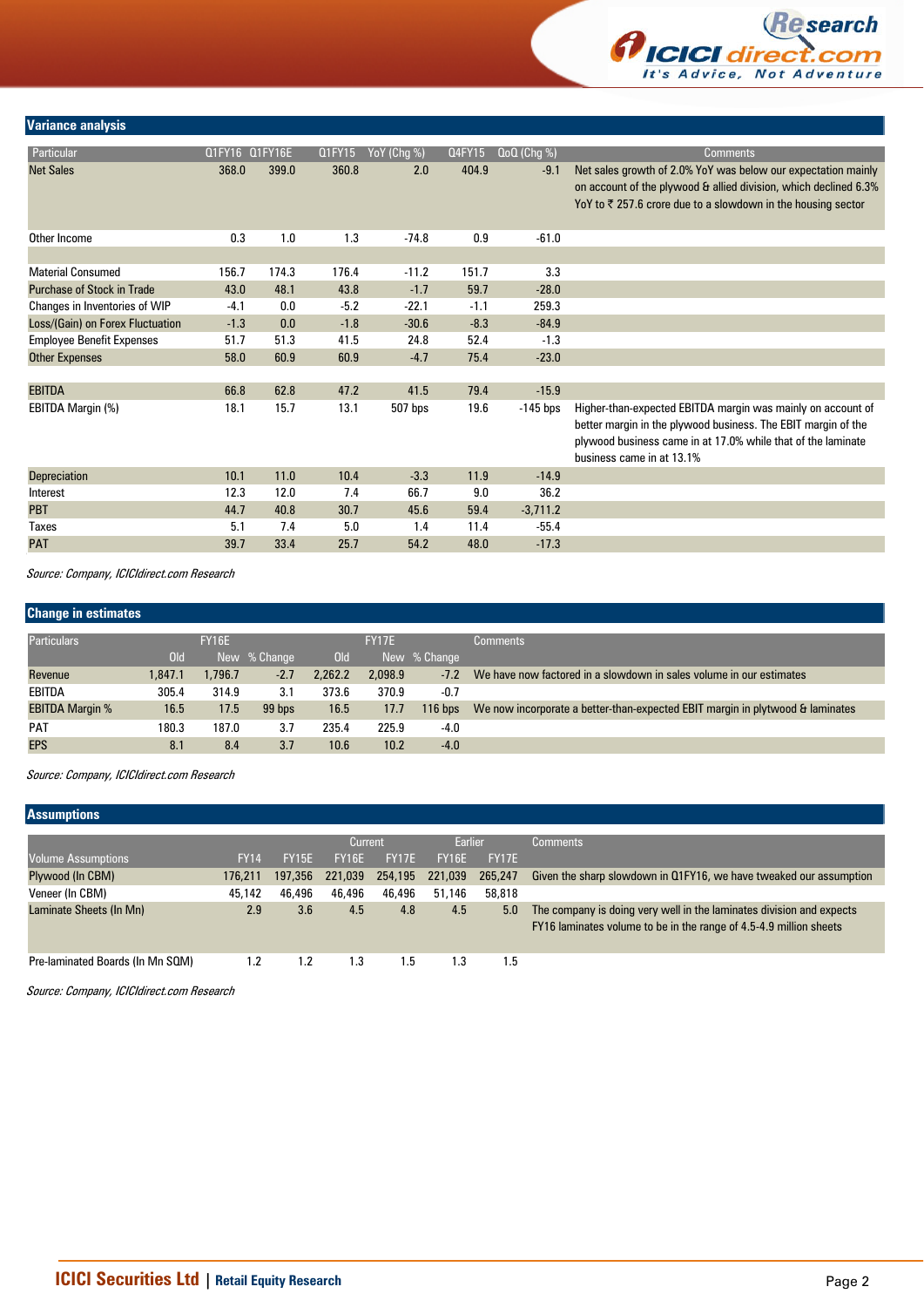

## **Company Analysis**

#### **Largest producer of plywood in India…**

CPIL, with seven manufacturing plants and an aggregate capacity of 209,420 CBM, is the largest producer of plywood in India. At CPIL, one of the principal initiatives that were taken was the prudent addition to the capacity of respective businesses. This decision to increase production capacity in the midst of an economic slowdown was CPIL's conviction in long-term prospects, relatively better equipment value during such periods and quicker delivery. Consequently, the company recently commissioned two plants i.e. one in Kandla and another in Myanmar.

The plywood & allied products division de-grew 6.3% YoY to  $\bar{\tau}$  257.6 crore chiefly on account of a slowdown in the housing sector. However, the EBIT grew significantly by 25.9% YoY to  $\bar{\tau}$  43.8 crore in Q1FY16. CPIL reported an EBIT margin of 17%, which improved 440 bps YoY mainly on account of softening of raw material prices.



Source: Company, ICICIdirect.com Research

We believe the recent capacity expansion along with high operating leverage will result in strong growth, going ahead



Going ahead, we expect plywood sales volume at 254,195 CBM in FY17E with average realisation of  $\bar{\tau}$  52,000 per CBM. This may lead to revenue CAGR of 18.0% during FY15-17E to  $\bar{\tau}$  1320.0 crore.





Source: Company, ICICIdirect.com Research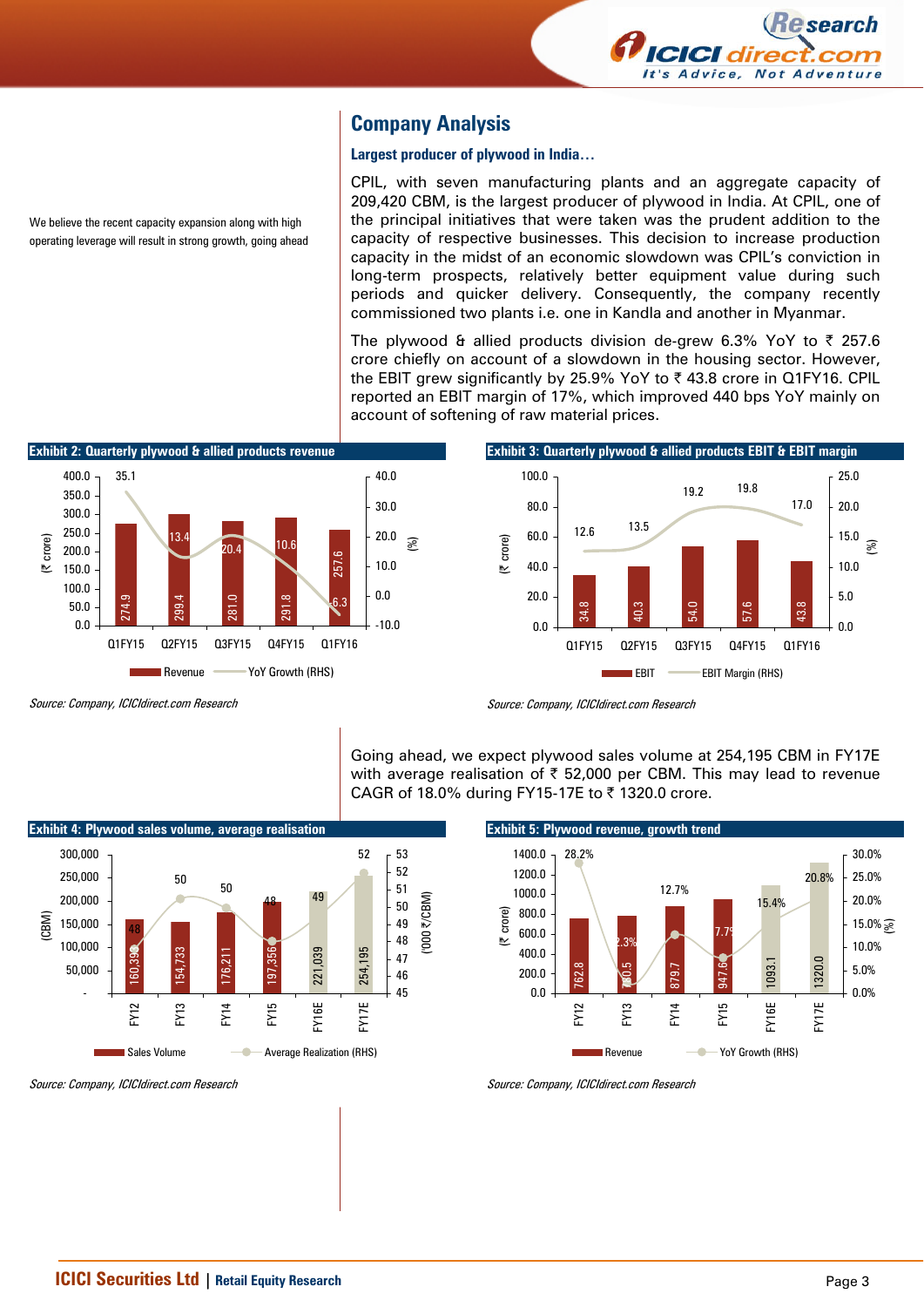

#### **Laminate business: well poised in terms of capacity…**

At a very early stage, CPIL recognised the need to cater to customers with a growing supply of varied interior products. Hence, the company extended itself from manufacture of plywood to laminates, decorative veneers etc. facilitating cross sale, superior leverage of existing brand and a better use of a robust dealer network. Recently, CPIL augmented its laminate capacity from 2.4 to 4.8 million sheets, making it the third largest producer of laminates in India. The company is continuously making efforts to widen its product offering in the laminate segment, which can be seen from an increase in stock keeping units (SKU) to 700 in FY14 and expects to add 100 every year. Consequently, a wide product choice has made it possible to address varied consumer preference across different states and locations through regional distribution centres.

After creating a strong brand recall in plywood and leveraging it, going ahead, CPIL would now be focusing on the laminate segment through aggressive brand spending. Going ahead, we expect enhanced capacity and branding to lead to an increase in market share and, in turn, robust revenue growth. Operating leverage is expected to lead to an increase in margins and, in turn, higher profitability.

In Q1FY16, CPIL reported strong growth of 23.1% YoY to  $\bar{\tau}$  77.2 crore in the laminate & allied products business while the EBIT margin came in at 13.1% in Q1FY16. In FY15, the laminate & allied products business has grown 24.0% YoY to  $\overline{\zeta}$  293.5 crore with EBIT margin of 7.8%. Going ahead, we expect 21.9% revenue CAGR to  $\bar{\tau}$  380.9 crore in FY15-17E in the laminate business and EBIT margin to inch up to 13.0% in FY17E.

**Exhibit 7: Quarterly laminate & allied products EBIT & EBIT margin** 

3.7<br>5.7 5.1 5.1 5.1 5.1 5.1<br>5.1 5.1 5.1 5.1 5.1

Q1FY15 Q2FY15 Q3FY15 Q4FY15 Q1FY16

EBIT EBIT Margin (RHS)

7.1

9.8 13.1

8.0



Source: Company, ICICIdirect.com Research



Source: Company, ICICIdirect.com Research

Source: Company, ICICIdirect.com Research

5.9

0.0 2.0 4.0 6.0 8.0 10.0

(| crore)

**Exhibit 9: Laminate revenue and growth trend** 153.3<br>180.0<br>202.1<br>256.2 339.0 380.9 31.0% 17.4% 26.8% 32.3% 12.4% 12.3% 0.0 50.0 100.0  $\stackrel{15}{\sim} 150.0$ 200.0 250.0 300.0 350.0 400.0 FY12 FY13 FY14 FY15 FY16E FY17E (| crore) 0.0% 5.0% 10.0% 15.0%  $20.0\%$   $\frac{1}{\mathcal{S}}$ 25.0% 30.0% 35.0% Revenue **- Yoy Growth (RHS)** 

Source: Company, ICICIdirect.com Research

0.0 2.0 4.0 6.0 8.0 10.0 12.0 14.0 16.0

(%)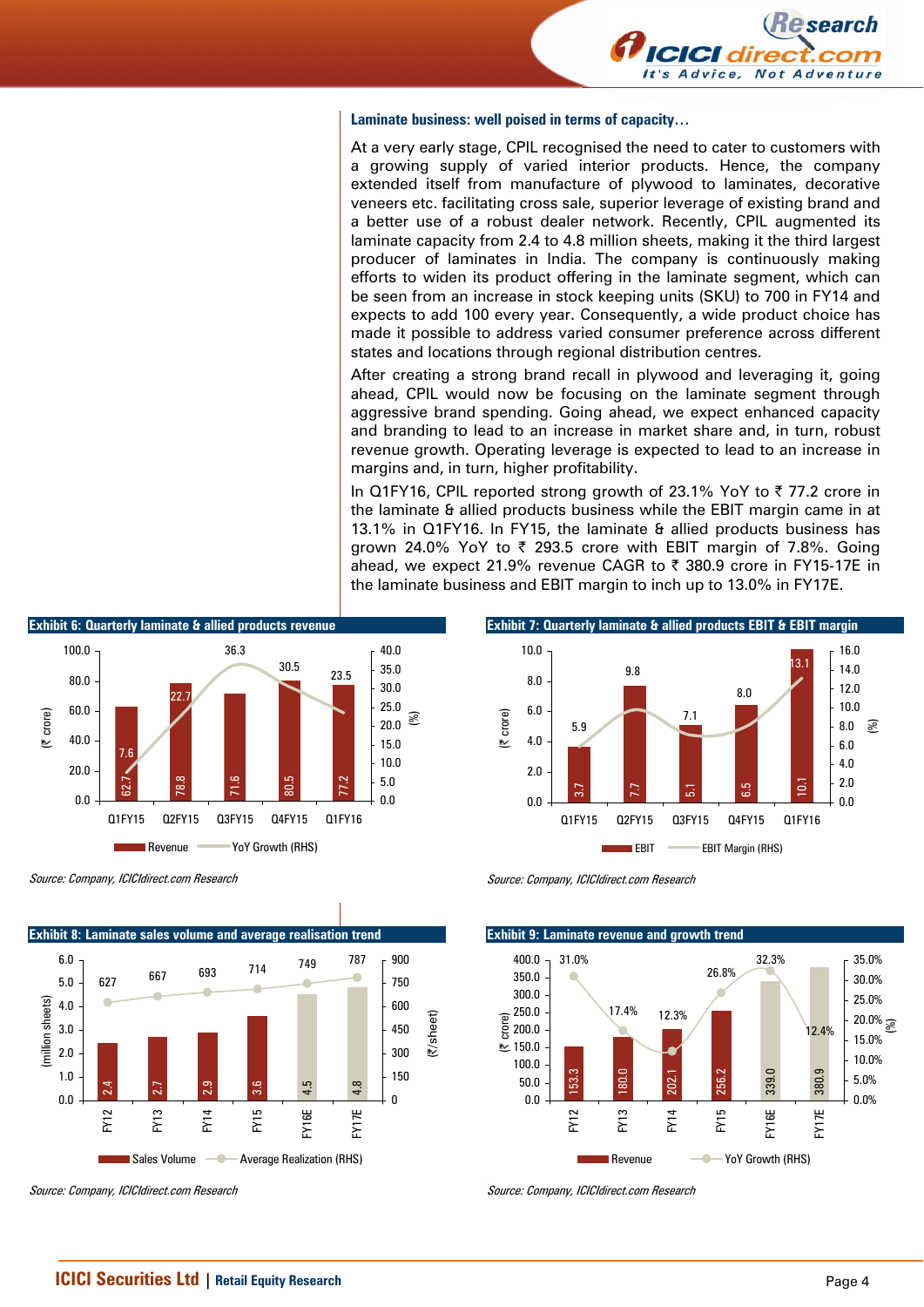

We expect revenues to witness robust growth of 15.7% CAGR to  $₹$  2098.9 crore during FY15-17E

#### **Revenues to grow at 15.7% CAGR during FY15-17E…**

On the basis of our demand drivers, we expect the plywood and panel industry to grow at a decent rate. With the structural shift in the industry, we believe CPIL would be a key beneficiary, going ahead. CPIL's strong brand equity, raw material security and robust distribution network are expected to give a significant boost to its revenues in the coming years. The company has been able to counter a progressive commoditisation of plywood with increased realisation of its well established brands. Hence, CPIL's products command 15-30% premium over other products. Consequently, we estimate CPIL's revenue will grow at 15.7% CAGR to ₹ 2098.9 crore during FY15-17E.



Source: Company, ICICIdirect.com Research

CAGR to  $\overline{z}$  325.0 crore during FY15-17E

We expect an EBIT margin expansion by 120 bps to 15.5% in FY17E. Consequently, EBIT is expected to grow at 20.7%



Source: Company, ICICIdirect.com Research

#### **EBIT margin expected to expand on back of operating leverage…**

CPIL's prudent strategy to augment the capacity in both plywood and laminates in challenging times for the business would benefit in times of a rebound. The plywood division and laminates division were operating at  $\sim$ 72% and 65% of their respective capacities. Hence, going ahead, we expect operating leverage to play out well for CPIL. Consequently, EBIT is expected to grow at 20.7% CAGR to ₹ 325.0 crore in FY15-17E. We expect the EBIT margin to expand to 15.5% in FY17E from 14.3% in FY15.



Source: Company, ICICIdirect.com Research

**Exhibit 13: EBIT margin trend**  116.2 93.4 124.4 223.1 271.5 325.0 0.0 50.0 100.0 150.0 200.0 250.0 300.0 350.0 FY12 FY13 FY14 FY15 FY16E FY17E (| crore) 0.0 2.0 4.0 6.0 8.0  $10.0 \mathcal{S}$ 12.0 14.0 16.0  $-18.0$ EBIT **- EBIT Margin (RHS)** 

Source: Company, ICICIdirect.com Research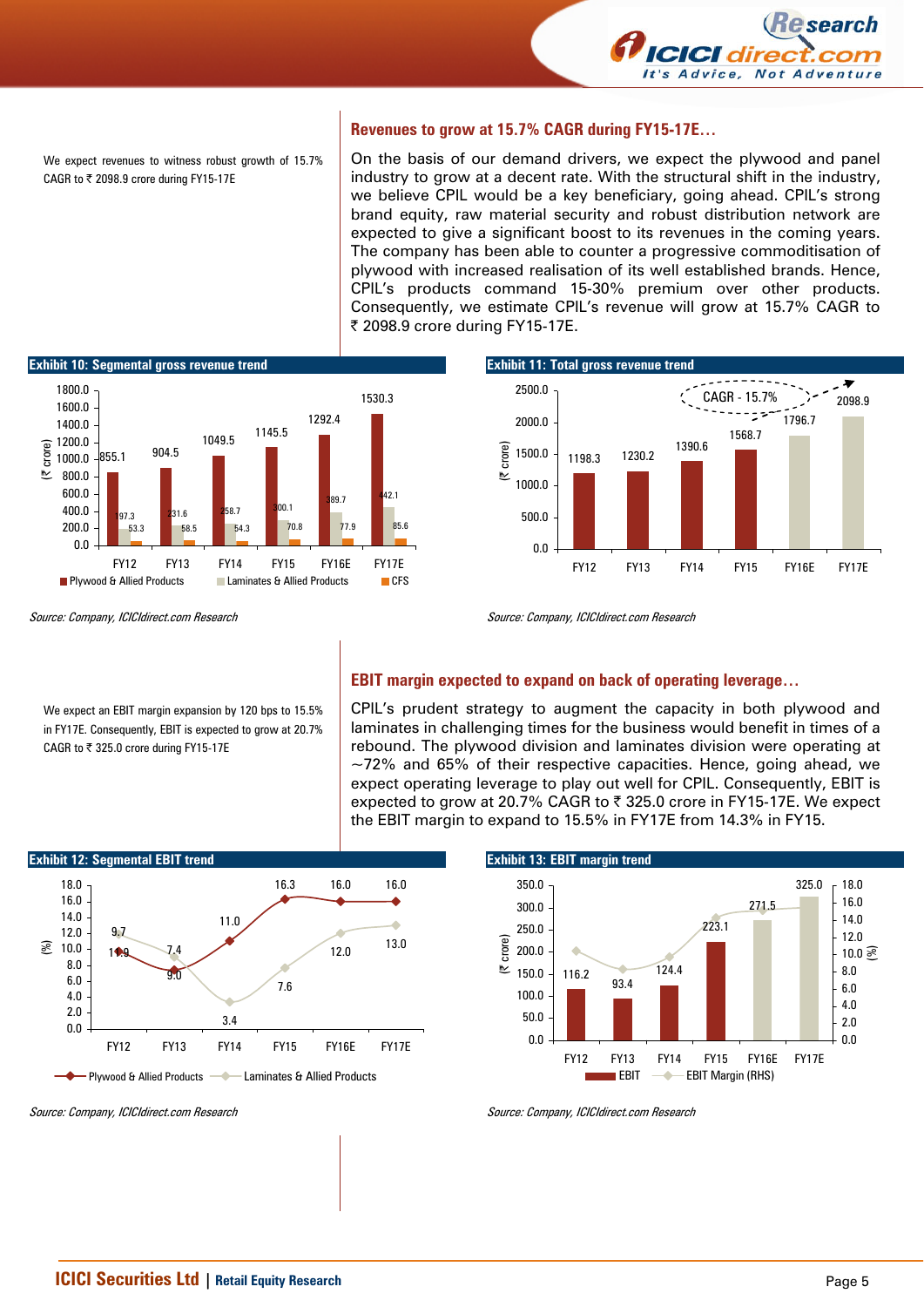

We envisage healthy bottomline growth of 22.4% CAGR during FY15-17E to  $\overline{\zeta}$  225.9 crore aided mainly by the strong topline performance and margin expansion

### **PAT to grow at 22.4% CAGR in FY15-17E…**

CPIL imports substantially for its raw material requirements. The company reviews foreign currency risk periodically and takes hedging initiatives accordingly. In FY14, due to forex volatility, CPIL had to book losses worth  $\sim$  744 crore on its unhedged open positions of buyer's credit, which impacted its bottomline substantially. With a strong brand recall, robust distribution network, structural change in raw material procurement method and expansion in margin on account of operating leverage, we expect earnings to grow at a faster pace, going ahead. Hence, we anticipate bottomline will grow at 22.4% CAGR to ₹225.9 crore on the back of strong revenue growth and margin expansion.

**Exhibit 14: PAT growth trend** 



Source: Company, ICICIdirect.com Research

#### **Consistent dividend payer….**

In the last five years, CPIL's average dividend payout ratio was 30.8%. Going ahead, we expect it to remain at more or less the same level. Hence, we have considered a dividend payout ratio of 35% till FY17E.



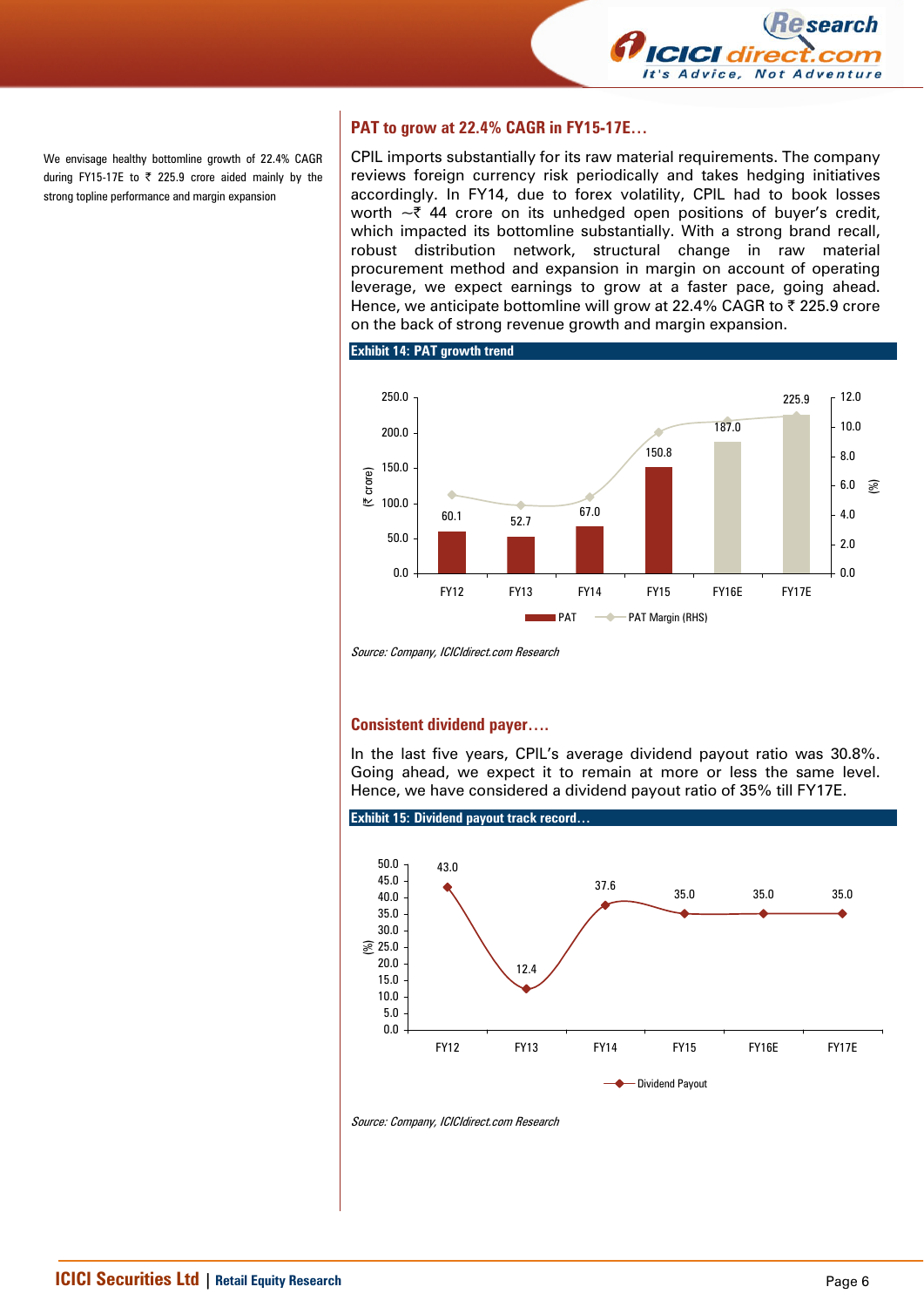

#### **Healthy return ratios…**

We anticipate an increase of 1570 bps in RoE from FY14 level mainly driven by an increase in PAT margins

The average RoE and RoCE of CPIL during FY09-15 have remained at the level of 24.4% and 15.5%, respectively. With the strong revenue performance, expansion in margin and consequent increase in PAT, we expect CPIL's return ratio profile to increase significantly, going ahead. Our DuPont analysis concludes that an increase in RoE to 34.3% in FY17E would largely be driven by an increase in PAT margin.

**Exhibit 16: RoE and RoCE trend** 



Source: Company, ICICIdirect.com Research



## **Exhibit 17: DuPont Analysis**

Source: Company, ICICIdirect.com Research Bubble value represents RoE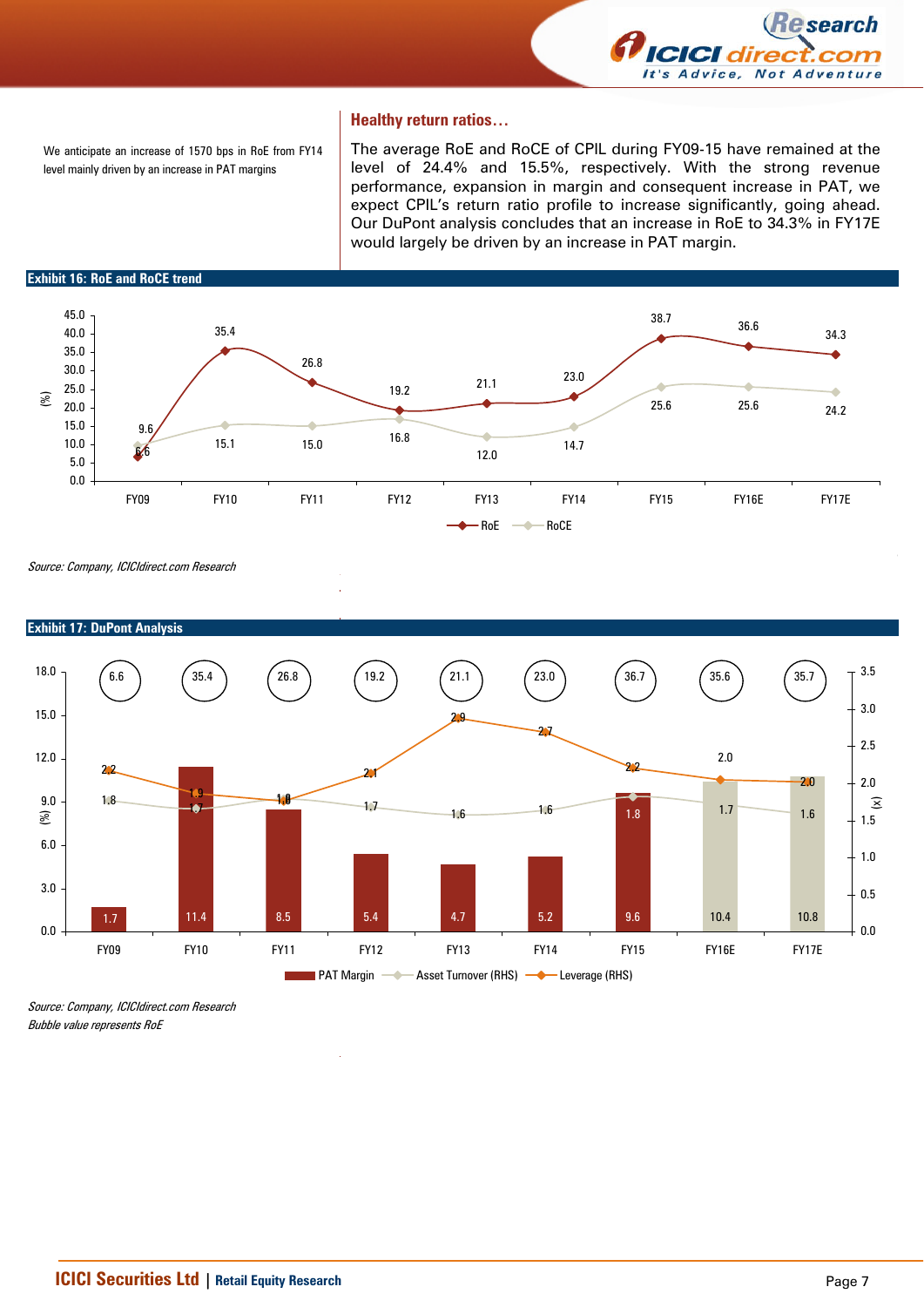

# **Conference Call Highlights**

- Two plants in Laos have started getting commissioned. Consequently, CPIL received two consignments of veneer from Laos in July, which will increase further in future. This veneer would compensate for CPIL's existing veneer demand
- The management feels that MDF demand in India has improved. Currently, the company has licences to set up an MDF plant at Uttarakhand, Andhra Pradesh and Gujarat. CPIL is looking to set up a plant at either of the above locations and expects the plant to get commissioned in 12-15 months
- For the MDF plant, it is looking at a capex of  $\bar{\tau}$  300 crore and is looking out to fund with debt to equity of 2:1
- In Q1FY16, supply of veneer was unsatisfactory from Myanmar as the plant remained shut for three weeks owing to a labour shortage. Consequently, they moved to countries like Solomon and Papua New Guinea to compensate for veneer demand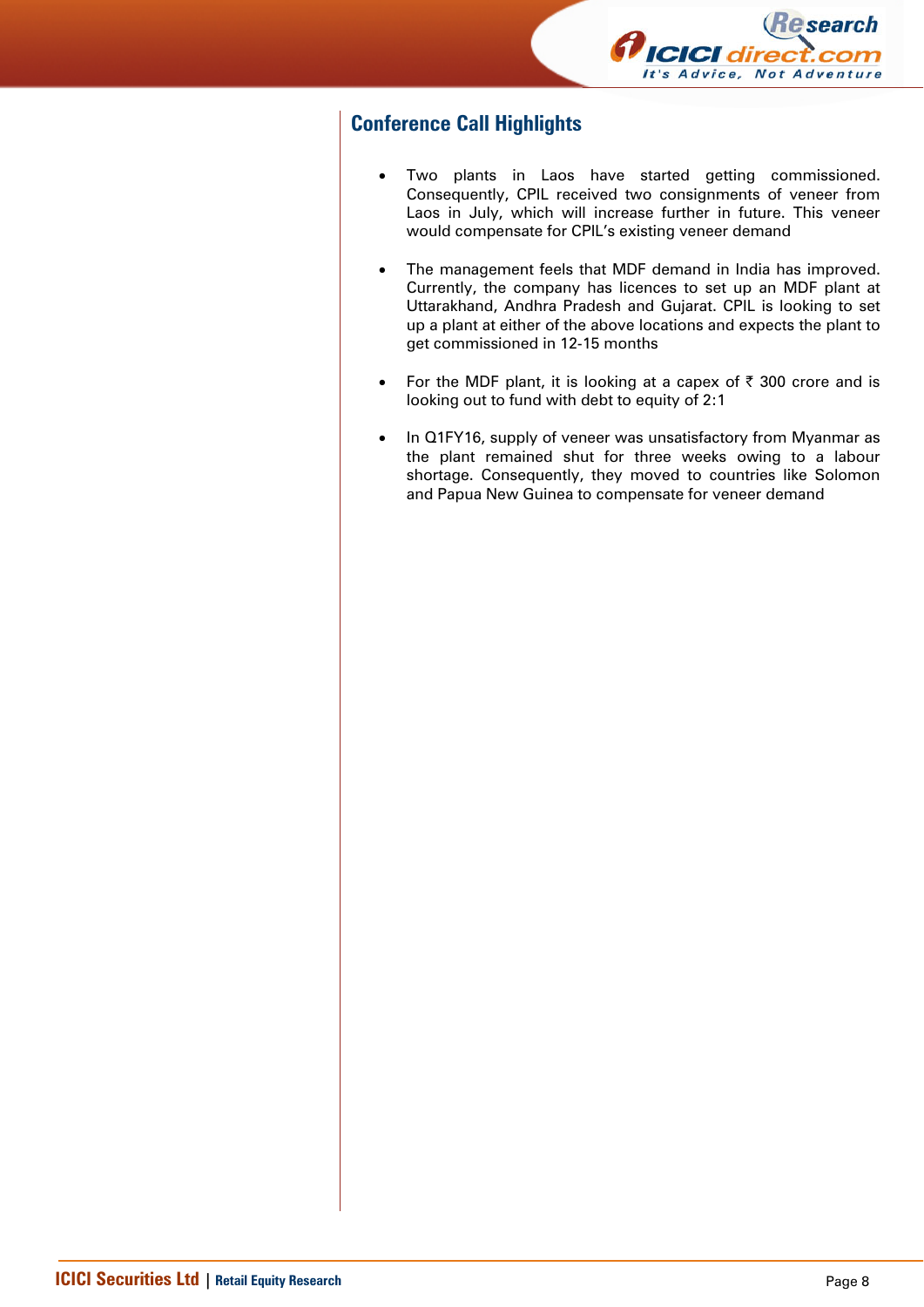

We maintain our **BUY** recommendation on CPIL with a target price of  $\bar{\tau}$  235/share. Our target price implies 23x FY17 EPS and 1.0x PEG ratio. At the CMP, the stock is trading at 10.2x FY17E P/E and 29.7x FY17E P/BV

## **Valuation**

#### Why re-rating???...structural play akin to Kajaria Ceramics…

At the CMP, CPIL is trading at 23.0x FY16 EPS and 18.9x FY17 EPS. With its strong brand recall and distribution network, the company is likely to be a key beneficiary in the plywood segment, which is going through a structural shift towards an organised market due to roll out of GST, ban on timber export by Myanmar and brand aspiration. Beside this, CPIL's earnings are now less susceptible to forex volatility due to lower dependence on buyer credit facilities. Consequently, we expect earnings to grow at a healthy 22.4% CAGR during FY15-17E. We also envisage an improvement in return ratios with better utilisation of its capacity. Therefore, on account of the above-mentioned factors, CPIL is well placed among its peers. Hence, this is expected to lead to a re-rating of the stock. Therefore, we initiate coverage on the stock with a BUY recommendation and a target price of  $\bar{\tau}$  235. We have ascribed a target multiple of 23x FY17 EPS, which is at a PEG of  $\sim$ 1.0x considering the earnings CAGR of 22.4% during FY15-FY17E.

We also derive comfort in re-rating CPIL's multiples in the range of 20-25x over the next few years by comparing it with other building material segments such as tiles where the organised market share increased to 55% currently from ~30% in FY10. During the same period, leading players in tiles such as Kajaria saw a re-rating of multiples from single digit multiples in FY10 to 20-25x in FY15E with a significant improvement in earnings, return ratio and reduction in leverage. We believe that as the plywood industry is currently dominated by unorganised players  $(-70\%$ market share), it is also seeing a structural shift towards organised players given brand aspiration, rollout of GST and ban of timber export by Myanmar. With a strong brand equity and distribution network, CPIL is expected to be a key beneficiary of this transition phase and would see a significant improvement in financials & multiples, going ahead. Hence, we are bullish on CPIL.

|  | <b>Exhibit 18: Valuation metrics</b> |  |  |  |
|--|--------------------------------------|--|--|--|
|--|--------------------------------------|--|--|--|

|              | <b>Sales</b>     | Growth | <b>EPS</b> | Growth |      | PE EV/EBITDA | <b>RoNW</b> | <b>RoCE</b> |
|--------------|------------------|--------|------------|--------|------|--------------|-------------|-------------|
|              | $(5 \text{ cr})$ | (%)    | (₹)        | (%)    | (x)  | (x)          | (%)         | $(\%)$      |
| <b>FY14</b>  | 1284.0           | 13.5   | 3.0        | 27.1   | 64.1 | 32.2         | 23.0        | 14.7        |
| <b>FY15E</b> | 1564.8           | 21.9   | 6.8        | 125.3  | 28.5 | 18.0         | 38.7        | 25.6        |
| FY16E        | 1796.7           | 14.8   | 8.4        | 24.0   | 23.0 | 15.1         | 36.6        | 25.6        |
| <b>FY17E</b> | 2098.9           | 16.8   | 10.2       | 20.8   | 19.0 | 13.1         | 34.3        | 24.2        |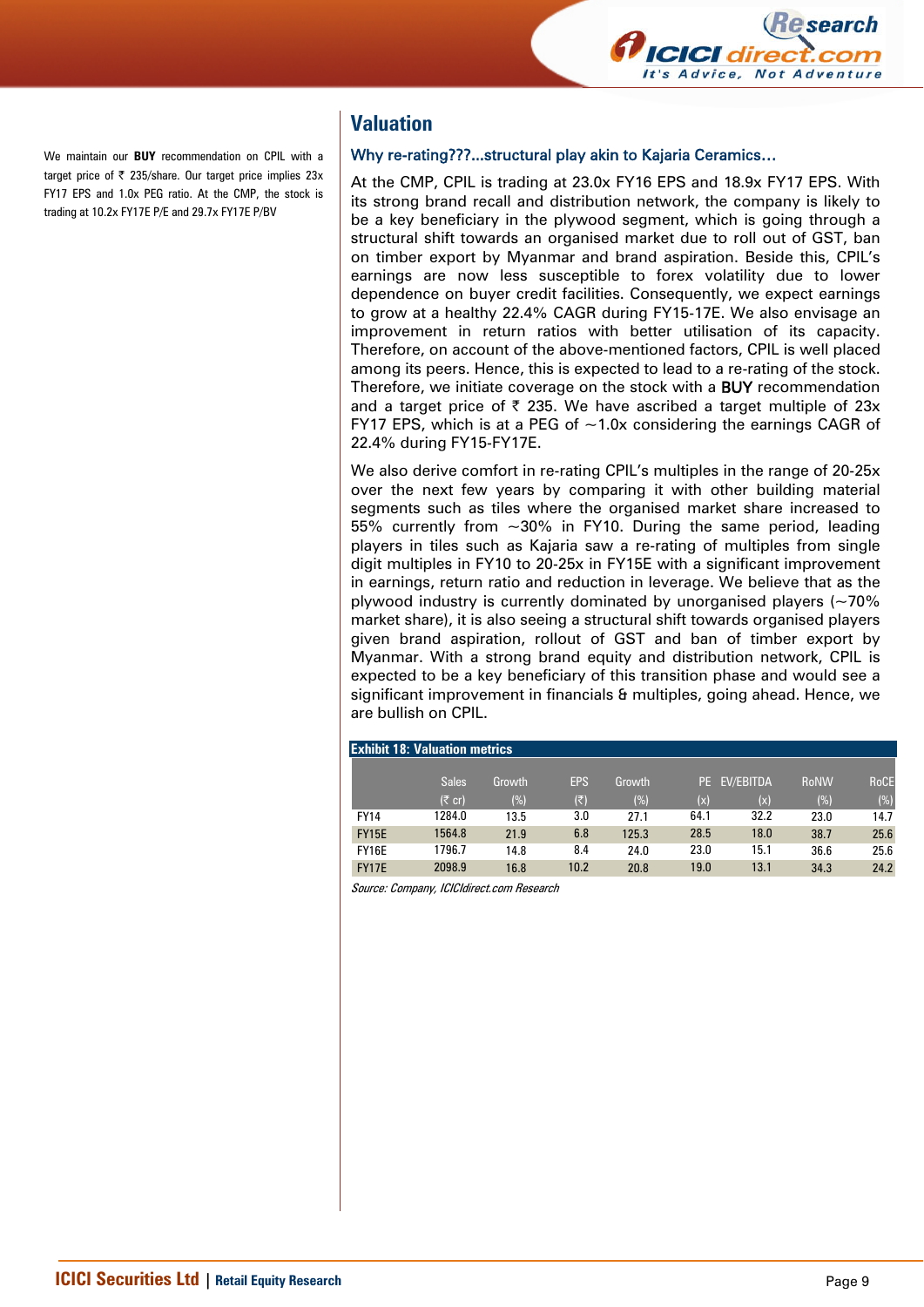



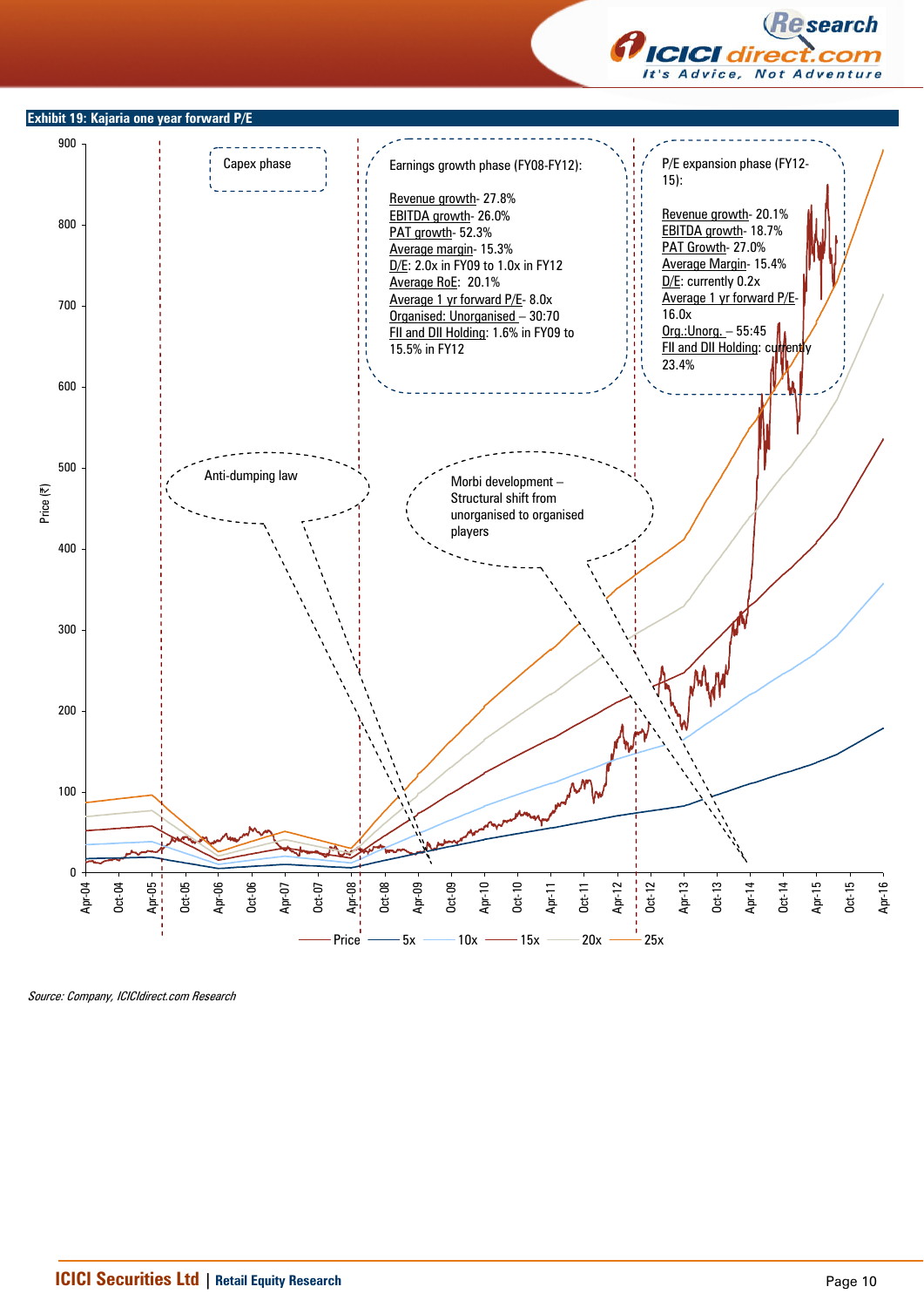

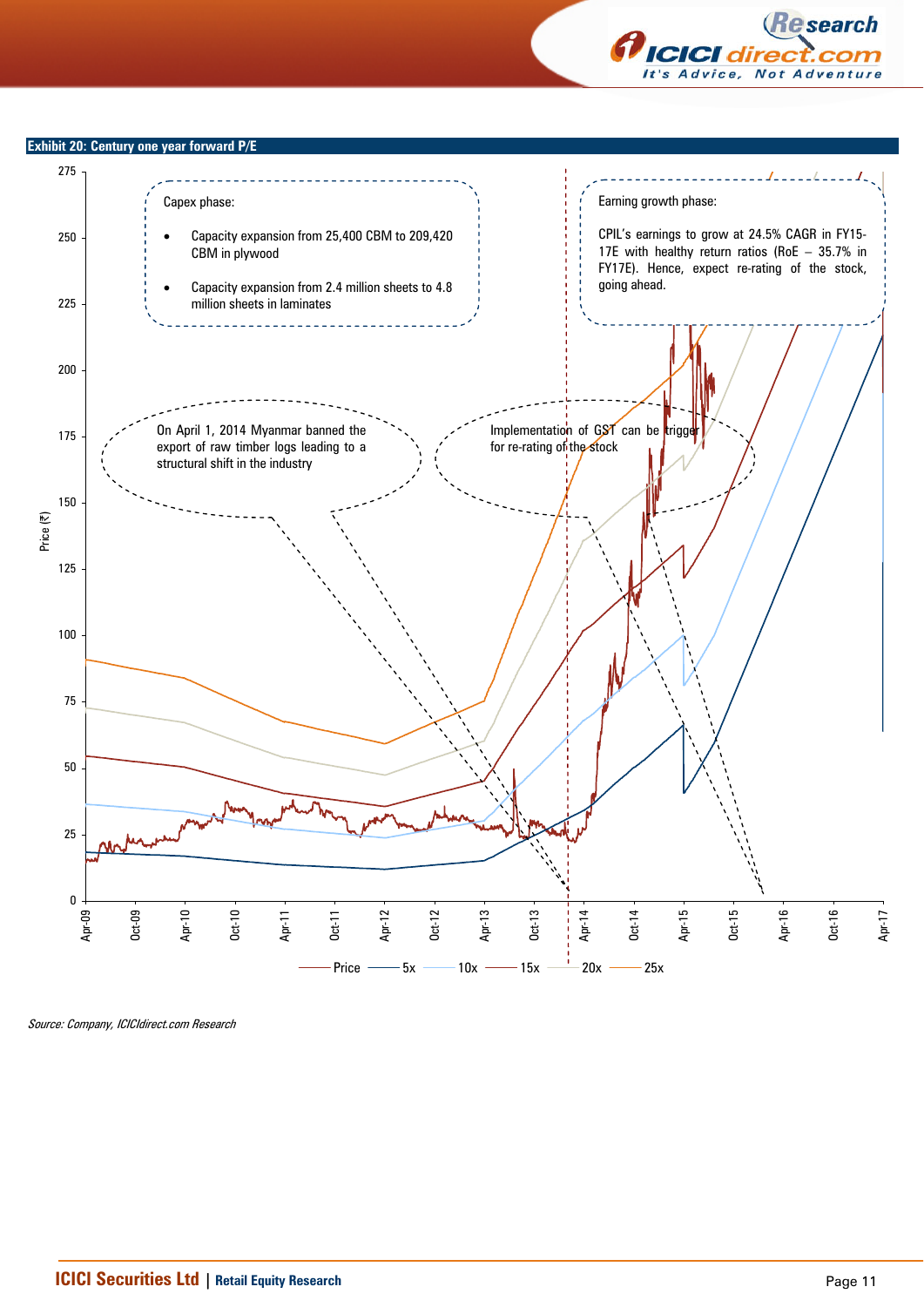



#### Source: Bloomberg, Company, ICICIdirect.com Research

| <b>Key events</b> |                                            |
|-------------------|--------------------------------------------|
|                   |                                            |
| Date              | Event                                      |
| <b>FY97</b>       | IPO of ₹ 20 crore at fixed price of ₹ 20   |
| <b>FY04</b>       | Rights issue 40% at ₹ 30 premium           |
| FY04              | Bonus 1:2 ratio                            |
| <b>FY07</b>       | Acquires 51% stake in Auro Sundaram        |
| FY08              | Stock split 1:10                           |
| <b>FY08</b>       | Acquisition of Star Ferro & Cement Ltd     |
| FY09              | CFS business becomes operational           |
| <b>FY10</b>       | Acquires 51% stake in Aegis Business       |
| <b>FY13</b>       | Demerger of Star Ferro and Cement Ltd      |
| <b>FY13</b>       | Ventures into readymade furniture business |
| <b>FY14</b>       | Acquires 50% stake in Century Infotech     |
| <b>FY14</b>       | <b>Demerger of Aegis business</b>          |

Source: Company, ICICIdirect.com Research

|                 | <b>Top 10 Shareholders</b>       | <b>Shareholding Pattern</b>                        |      |      |     |               |       |       |                             |       |          |
|-----------------|----------------------------------|----------------------------------------------------|------|------|-----|---------------|-------|-------|-----------------------------|-------|----------|
|                 | Rank Name                        | Latest Filing Date $% 0/S$ Position (m) Change (m) |      |      |     | (in %)        |       |       | Jun-14 Sep-14 Dec-14 Mar-15 |       | $Jun-15$ |
|                 | Bhajanka (Sajjan)                | 30-Jun-15                                          | 11.9 | 26.4 | 0.0 | Promoter      | 74.46 | 74.46 | 74.46                       | 73.34 | 73.34    |
| $\overline{2}$  | Agarwal (Sanjay Kumar)           | $30 - Jun-15$                                      | 11.4 | 25.3 | 0.0 | <b>FII</b>    | 2.89  | 5.87  | 6.02                        | 8.54  | 8.83     |
| 3               | Agarwal (Divya)                  | 30-Jun-15                                          | 7.5  | 16.8 | 0.0 | DII           | 0.50  | 1.98  | 2.83                        | 3.28  | 3.12     |
| $\overline{4}$  | Bhajanka (Santosh)               | $30 - Jun-15$                                      | 7.0  | 15.7 | 0.0 | <b>Others</b> | 22.15 | 17.69 | 16.69                       | 14.84 | 14.71    |
| 5               | Khemani (Vishnuprasad)           | 30-Jun-15                                          | 5.7  | 12.6 | 0.0 |               |       |       |                             |       |          |
| $6\overline{6}$ | Sriram Vanijya Pvt. Ltd.         | $30 - Jun-15$                                      | 3.8  | 8.5  | 0.0 |               |       |       |                             |       |          |
|                 | Brijdham Merchants Pvt. Ltd.     | $30 - Jun-15$                                      | 3.5  | 7.7  | 0.0 |               |       |       |                             |       |          |
| 8               | Sumangal International Pvt. Ltd. | $30 - Jun-15$                                      | 3.5  | 7.7  | 0.0 |               |       |       |                             |       |          |
| 9               | Sumangal Business Pvt. Ltd.      | 30-Jun-15                                          | 3.1  | 6.8  | 0.0 |               |       |       |                             |       |          |
| 10              | Sriram Merchants Pvt. Ltd.       | $30 - Jun-15$                                      | 3.0  | 6.7  | 0.0 |               |       |       |                             |       |          |

Source: Reuters, ICICIdirect.com Research

## **Recent Activity**

| <b>Buys</b>                                                  |                   |                   | <b>Sells</b>                                        |          |               |
|--------------------------------------------------------------|-------------------|-------------------|-----------------------------------------------------|----------|---------------|
| Investor name                                                | Value             | <b>Shares</b>     | Investor name                                       | Value    | <b>Shares</b> |
| Canara HSBC Oriental Bank of Commerce Life Insurance Co., Lt | 8.95m             | 2.90 <sub>m</sub> | <b>GMO LLC</b>                                      | $-3.92m$ | $-1.27m$      |
| Sundaram Asset Management Company Limited                    | 0.59m             | 0.18 <sub>m</sub> | Kotak Mahindra Asset Management Company Ltd.        | $-0.70m$ | $-0.21m$      |
| Gupta (Surender Kumar)                                       | 0.35 <sub>m</sub> |                   | 0.13m IDFC Asset Management Company Private Limited | $-0.43m$ | $-0.15m$      |
| Bhajanka (Keshav)                                            | 0.31 <sub>m</sub> | 0.10 <sub>m</sub> | L&T Investment Management Limited                   | $-0.41m$ | $-0.13m$      |
| Canara Robeco Asset Management Company Ltd.                  | 0.27 <sub>m</sub> | 0.09 <sub>m</sub> | Sahara Asset Management Company Pvt. Ltd.           | $-0.05m$ | $-0.01m$      |

Source: Reuters, ICICIdirect.com Research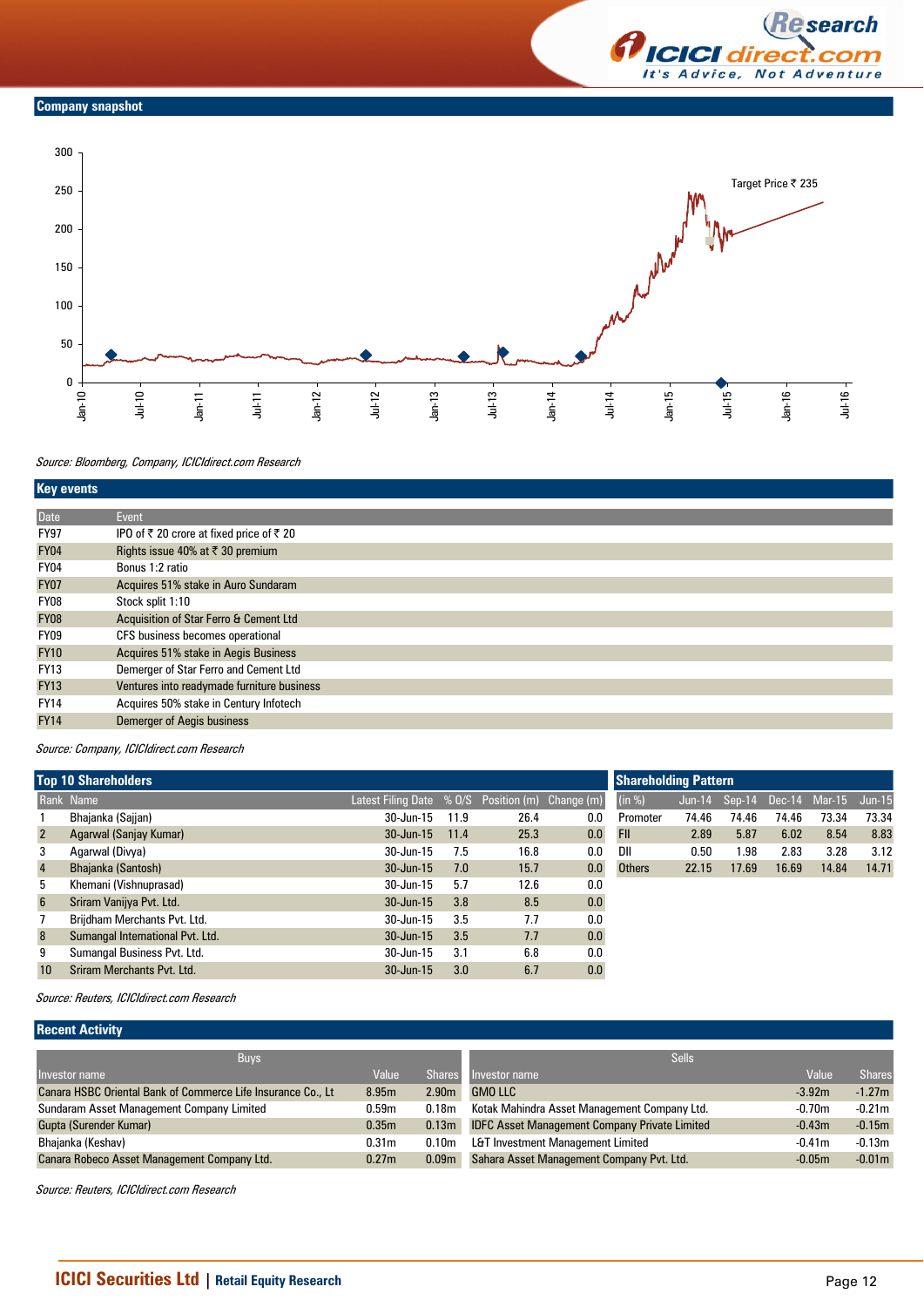

# **Financial summary**

| <b>Profit and loss statement</b>   |             |              |              | (₹ Crore)      |
|------------------------------------|-------------|--------------|--------------|----------------|
| (₹ Crore)                          | <b>FY14</b> | <b>FY15E</b> | <b>FY16E</b> | <b>FY17E</b>   |
| <b>Net Sales</b>                   | 1,284.0     | 1,564.8      | 1,796.7      | 2,098.9        |
| Other Income                       | 9.5         | 3.7          | 4.0          | 4.4            |
| <b>Total Revenue</b>               | 1,293.4     | 1,568.5      | 1,800.7      | 2,103.3        |
| <b>Raw Material Expense</b>        | 638.8       | 701.9        | 759.7        | 893.7          |
| <b>Purchase of Traded Goods</b>    | 124.4       | 192.7        | 215.6        | 251.9          |
| (Increase)/Decrease in Inventories | (3.9)       | (43.5)       |              |                |
| <b>Employee Benefit Expenses</b>   | 151.4       | 193.3        | 230.0        | 268.7          |
| <b>Other Expenses</b>              | 225.1       | 256.2        | 276.5        | 313.7          |
| <b>Total Operating Expenditure</b> | 1,135.8     | 1,300.6      | 1,481.8      | 1,727.9        |
|                                    |             |              |              |                |
| <b>EBITDA</b>                      | 148.2       | 264.2        | 314.9        | 370.9          |
|                                    |             |              |              |                |
| Interest                           | 55.1        | 43.3         | 47.3         | 50.7           |
| <b>PBDT</b>                        | 102.6       | 224.6        | 271.6        | 324.7          |
| Depreciation                       | 33.2        | 44.8         | 47.4         | 50.4           |
| Less: Exceptional Items            |             |              |              | $\overline{a}$ |
| <b>PBT</b>                         | 69.3        | 179.8        | 224.3        | 274.3          |
| <b>Total Tax</b>                   | 2.4         | 29.0         | 37.3         | 48.3           |
| <b>PAT</b>                         | 67.0        | 150.8        | 187.0        | 225.9          |
|                                    |             |              |              |                |
| <b>EPS</b>                         | 3.0         | 6.8          | 8.4          | 10.2           |
|                                    |             |              |              |                |

Source: Company, ICICIdirect.com Research

| <b>Balance sheet</b>                 |                |              |              | (₹ Crore) |
|--------------------------------------|----------------|--------------|--------------|-----------|
| (そ Crore)                            | <b>FY14</b>    | <b>FY15E</b> | <b>FY16E</b> | FY17E     |
| <b>Equity Capital</b>                | 22.3           | 22.3         | 22.3         | 22.3      |
| <b>Reserve and Surplus</b>           | 269.2          | 367.2        | 488.7        | 635.6     |
| <b>Total Shareholders funds</b>      | 291.4          | 389.5        | 511.0        | 657.9     |
| Secured Loan                         | 491.2          | 469.0        | 534.0        | 669.0     |
| <b>Unsecured Loan</b>                | $\overline{a}$ |              |              | ٠         |
| <b>Total Debt</b>                    | 491.2          | 469.0        | 534.0        | 669.0     |
| <b>Other Non Current Liabilities</b> | 1.6            | 1.6          | 1.6          | 1.6       |
| Deferred Tax Liability               | (0.5)          | (0.5)        | (0.5)        | (0.5)     |
| Source of Funds                      | 783.7          | 859.5        | 1,046.0      | 1,327.9   |
| <b>Total Gross Block</b>             | 374.4          | 416.4        | 434.2        | 452.8     |
| Less: Accumulated Depreciation       | 162.5          | 208.1        | 256.6        | 308.4     |
| <b>Net Block</b>                     | 211.9          | 208.4        | 177.6        | 144.4     |
| <b>Capital Work In Progress</b>      | 18.8           | 18.8         | 118.8        | 318.8     |
| <b>Total Fixed Assets</b>            | 230.7          | 227.1        | 296.4        | 463.1     |
| Investments                          | 37.9           | 36.0         | 36.0         | 36.0      |
| Long term loans and advances         | 67.8           | 77.2         | 88.6         | 103.5     |
| Inventory                            | 292.7          | 300.1        | 334.7        | 373.8     |
| <b>Debtors</b>                       | 204.6          | 257.2        | 285.5        | 316.3     |
| <b>Loans and Advances</b>            | 43.7           | 77.2         | 83.7         | 92.0      |
| Cash                                 | 18.1           | 10.9         | 66.4         | 113.3     |
| <b>Other Current Assets</b>          | 18.8           | 12.9         | 14.8         | 17.3      |
| <b>Total Current Assets</b>          | 577.8          | 658.3        | 785.1        | 912.6     |
| Creditors                            | 74.5           | 90.0         | 103.4        | 120.8     |
| Provisions                           | 31.8           | 12.9         | 14.8         | 17.3      |
| <b>Other Current Liabilities</b>     | 26.6           | 38.6         | 44.3         | 51.8      |
| <b>Total Current Liabilities</b>     | 132.9          | 141.5        | 162.4        | 189.8     |
| <b>Net Current Assets</b>            | 445.0          | 516.8        | 622.7        | 722.8     |
| Other non-current assets             | 2.4            | 2.4          | 2.4          | 2.4       |
| <b>Application of Funds</b>          | 783.7          | 859.4        | 1,046.0      | 1,327.8   |

Source: Company, ICICIdirect.com Research

| <b>Cash flow statement</b>              |             |              |              | (₹ Crore)    |
|-----------------------------------------|-------------|--------------|--------------|--------------|
| (₹ Crore)                               | <b>FY14</b> | <b>FY15E</b> | <b>FY16E</b> | <b>FY17E</b> |
| <b>Profit after Tax</b>                 | 67.0        | 150.8        | 187.0        | 225.9        |
| Add: Depreciation                       | 33.2        | 44.8         | 47.4         | 50.4         |
| Add: Interest Paid                      | 55.1        | 43.3         | 47.3         | 50.7         |
| Cash Flow before WC changes             | 155.3       | 238.9        | 281.7        | 327.0        |
| Net Increase in Current Assets          | (99.3)      | (87.6)       | (71.3)       | (80.6)       |
| Net Increase in Current Liabilities     | 13.3        | 8.6          | 21.0         | 27.3         |
| <b>Net CF from Operating Activities</b> | 69.3        | 159.9        | 231.3        | 273.7        |
| Inc/ (Dec) in Deferred Tax Liability    | (0.4)       |              |              |              |
| (Purchase)/Sale of Fixed Assets         | (42.3)      | (41.2)       | (116.6)      | (217.2)      |
| (Inc)/Dec in LT loans and advances      | (9.3)       | (9.4)        | (11.4)       | (14.9)       |
| (Inc)/Dec in Other Investments          | (22.3)      | 1.9          |              |              |
| Inc/(Dec) in Other Non Current Liab.    | $0.5\,$     | (0.0)        |              |              |
| <b>Net CF from Investing Activities</b> | (74.1)      | (48.8)       | (128.1)      | (232.1)      |
| Proceeds from issues of Equity          |             |              |              |              |
| Dividend and Dividend Tax Paid          | 23.4        | (22.2)       | 65.0         | 135.0        |
| Dividend and Dividend Tax Paid          | (25.2)      | (52.8)       | (65.4)       | (79.1)       |
| <b>Interest Paid</b>                    | (55.1)      | (43.3)       | (47.3)       | (50.7)       |
| <b>Net CF from Financing Activities</b> | (56.9)      | (118.3)      | (47.7)       | 5.2          |
| Net Cash flow                           | (61.7)      | (7.1)        | 55.5         | 46.9         |
| Opening Cash / Cash Equivalent          | 79.8        | 18.1         | 10.9         | 66.4         |
| Closing Cash / Cash Equivalent          | 18.1        | 10.9         | 66.4         | 113.3        |

Source: Company, ICICIdirect.com Research

| <b>Key ratios</b>               |             |              |              |       |
|---------------------------------|-------------|--------------|--------------|-------|
|                                 | <b>FY14</b> | <b>FY15E</b> | <b>FY16E</b> | FY17E |
| Per Share Data (₹)              |             |              |              |       |
| EPS                             | 3.0         | 6.8          | 8.4          | 10.2  |
| <b>Cash EPS</b>                 | 4.5         | 8.8          | 10.5         | 12.4  |
| <b>BV</b>                       | 13.1        | 17.5         | 23.0         | 29.6  |
| Operating profit per share      | 6.7         | 11.9         | 14.2         | 16.7  |
| Cash per Share                  | 0.8         | 0.5          | 3.0          | 5.1   |
| <b>Operating Ratios (%)</b>     |             |              |              |       |
| <b>EBITDA Margin</b>            | 11.5        | 16.9         | 17.5         | 17.7  |
| <b>PAT Margin</b>               | 5.2         | 9.6          | 10.4         | 10.8  |
| <b>Return Ratios (%)</b>        |             |              |              |       |
| RoE                             | 23.0        | 38.7         | 36.6         | 34.3  |
| RoCE                            | 14.7        | 25.6         | 25.6         | 24.2  |
| <b>Valuation Ratios (x)</b>     |             |              |              |       |
| P/E                             | 64.1        | 28.5         | 23.0         | 19.0  |
| EV / EBITDA                     | 32.2        | 18.0         | 15.1         | 13.1  |
| EV / Net Sales                  | 3.7         | 3.0          | 2.7          | 2.3   |
| Sales / Equity                  | 4.4         | 4.0          | 3.5          | 3.2   |
| Market Cap / Sales              | 3.3         | 2.7          | 2.4          | 2.0   |
| <b>Price to Book Value</b>      | 14.7        | 11.0         | 8.4          | 6.5   |
| <b>Turnover Ratios (%)</b>      |             |              |              |       |
| Asset turnover                  | 1.7         | 1.9          | 1.9          | 1.8   |
| Debtors Turnover Ratio          | 6.3         | 6.1          | 6.3          | 6.6   |
| <b>Creditors Turnover Ratio</b> | 17.2        | 17.4         | 17.4         | 17.4  |
| Solvency Ratios (x)             |             |              |              |       |
| <b>Current Ratio</b>            | 4.3         | 4.7          | 4.8          | 4.8   |
| <b>Quick Ratio</b>              | 2.1         | 2.5          | 2.8          | 2.8   |
|                                 |             |              |              |       |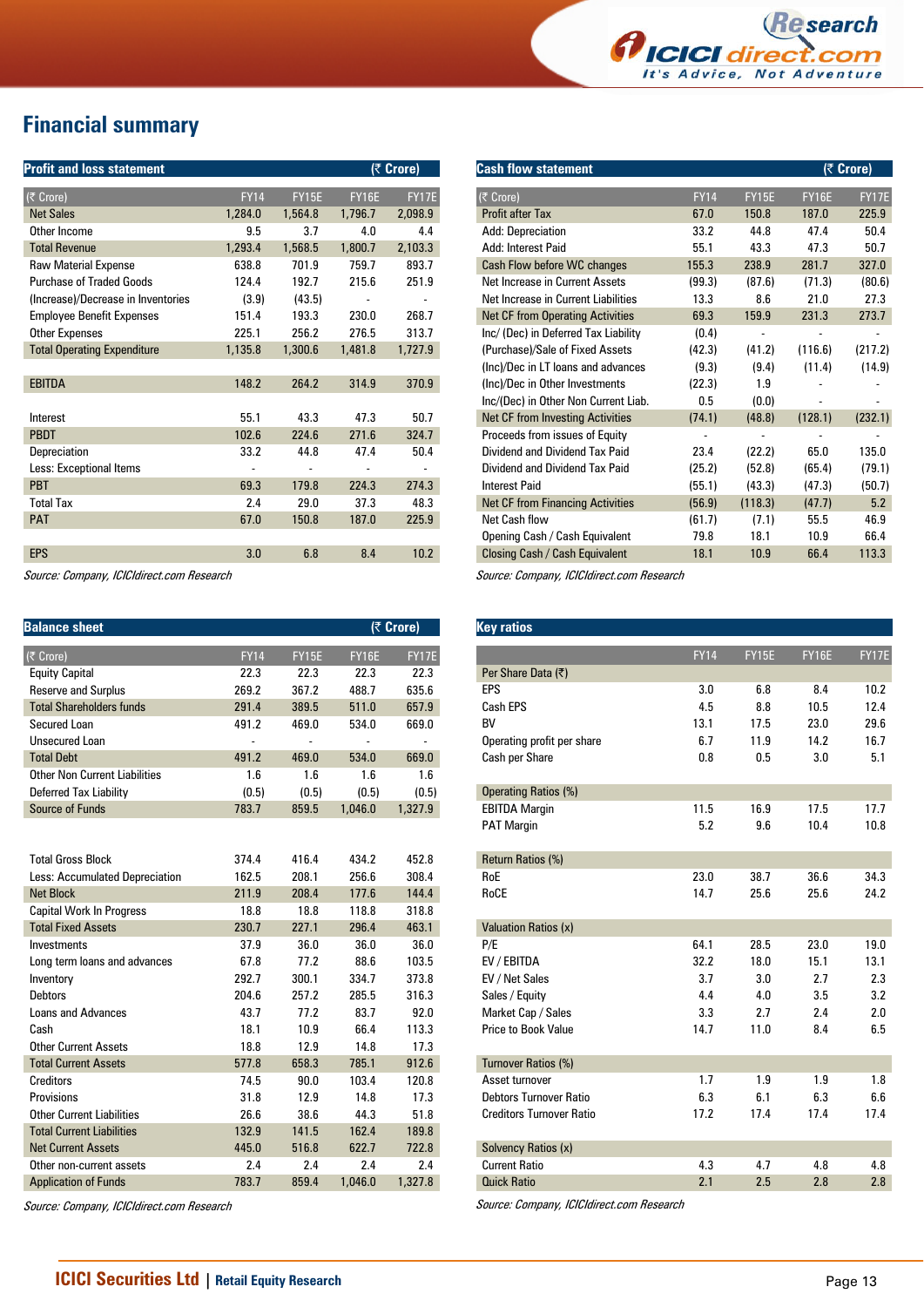

## ICICIdirect.com coverage universe (Building Materials)

|                                  | <b>CMP</b> |     |              | M Cap      |     | $FPS(\bar{z})$  |           |           | P/E(x) |                                                                                                  | EV/EBITDA(x) |      |      | P/B(x) |     |      | <b>RoE</b> (%) |      |
|----------------------------------|------------|-----|--------------|------------|-----|-----------------|-----------|-----------|--------|--------------------------------------------------------------------------------------------------|--------------|------|------|--------|-----|------|----------------|------|
| Sector / Company                 | (₹) -      |     | TP(₹) Rating |            |     |                 |           |           |        | (₹ Cr) FY15E FY16E FY17E FY15E FY16E FY17E FY15E FY16E FY17E FY15E FY16E FY17E FY15E FY16E FY17E |              |      |      |        |     |      |                |      |
| Kajaria Ceramics (KAJCER)        | 767        | 900 | Buv          |            |     | 6.067 22.1 27.1 | 35.2 35.3 |           | 28.8   | 22.2 18.8                                                                                        | 15.2         | 11.9 | 0.7  | 0.9    | 1.1 | 24.7 | 24.7           | 25.9 |
| Somany Ceramics (SPLIND)         | 377        | 440 | Buv          | 1,463 11.9 |     | 15.9            |           | 22.0 33.0 | 24.8   | 17.9 15.8                                                                                        | 12.9         | 10.2 | 5.9  | 5.0    | 4.1 | 18.0 | 20.2           | 22.6 |
| <b>Century Plyboard (CENPLY)</b> | 193.       | 254 | <b>Buv</b>   | 4.294      | 6.8 | 8.4             | 10.2 28.5 |           | 23.0   | 19.0 18.0                                                                                        | 15.1         | 13.1 | 11.0 | 8.4    | 6.5 | 38.7 | 36.6           | 34.3 |
| $\frac{1}{2}$                    |            |     |              |            |     |                 |           |           |        |                                                                                                  |              |      |      |        |     |      |                |      |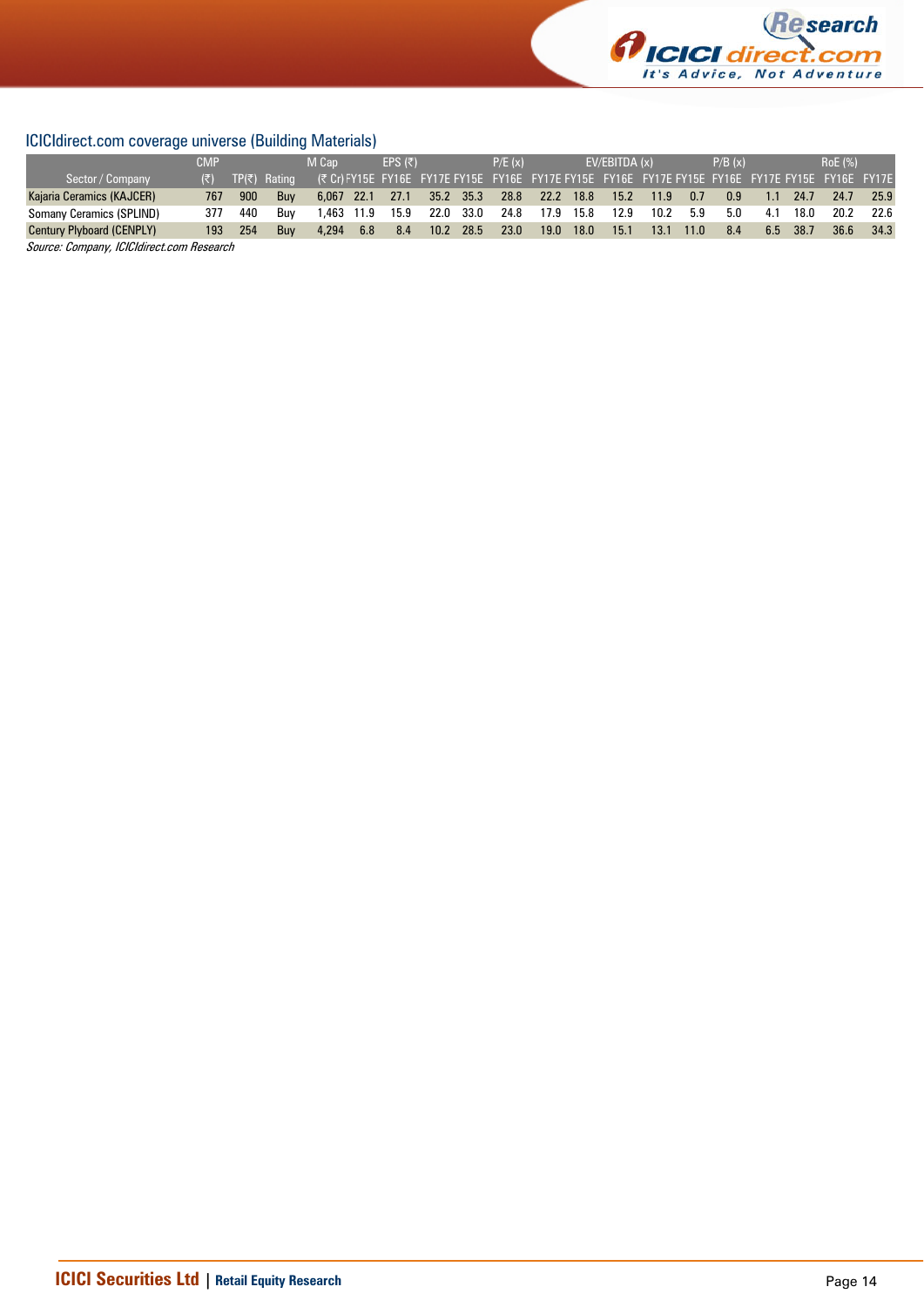

### RATING RATIONALE

ICICIdirect.com endeavours to provide objective opinions and recommendations. ICICIdirect.com assigns ratings to its stocks according to their notional target price vs. current market price and then categorises them as Strong Buy, Buy, Hold and Sell. The performance horizon is two years unless specified and the notional target price is defined as the analysts' valuation for a stock.

Strong Buy: >15%/20% for large caps/midcaps, respectively, with high conviction; Buy: >10%/15% for large caps/midcaps, respectively; Hold: Up to  $+/10%$ ; Sell: -10% or more;



Pankaj Pandey **Head – Research head pankaj.pandey@icicisecurities.com** 

ICICIdirect.com Research Desk, ICICI Securities Limited, 1<sup>st</sup> Floor, Akruti Trade Centre, Road No. 7, MIDC, Andheri (East) Mumbai – 400 093

research@icicidirect.com